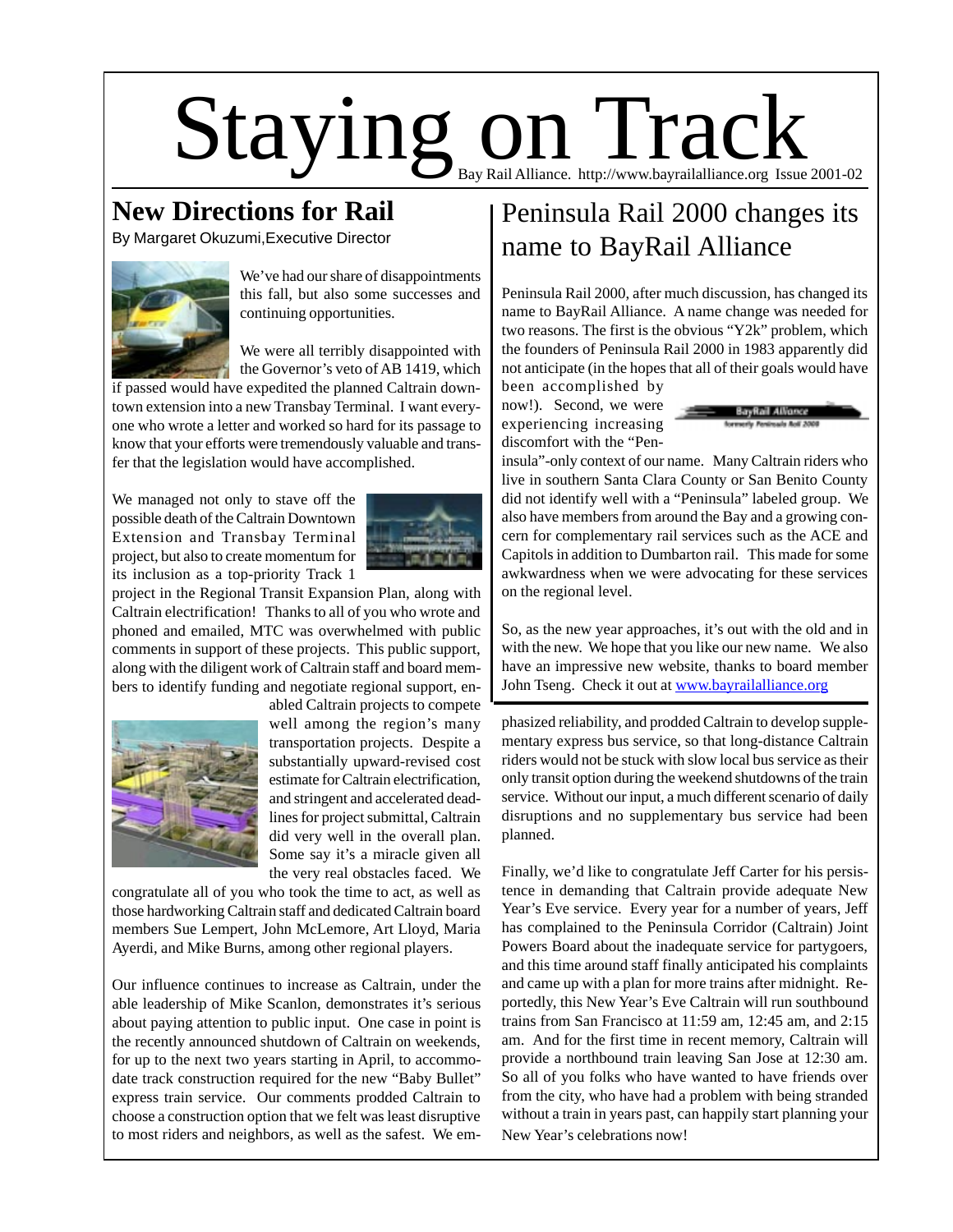### **December Caltrain Joint Powers Board Update**



Items of interest from the December 6, 2001 JPB meeting Santa Clara County representatives Valerio and Yeager were absent.

- The following directors have been appointed to the nominating committee for officers for the JPB in 2002. Art Lloyd representing San Mateo County, Ken Yeager representing Santa Clara County, and Maria Ayerdi representing San Francisco County.
- There was a discussion and presentation on Caltrain's new fare policy. The changes include increasing the fee for purchasing ticket on-board from \$1 to \$3, and changing the validity period of one-way and round trip tickets from 6 months to 30 days. The board approved these changes, which will go into effect with the next Caltrain timetable change in April or May 2002.

## **High Speed Rail**

Check out the High-Speed Train Alignments and Stations Screening Evaluation Summary Report for the Bay Area-Merced region at

http://www.cahighspeedrail.ca.gov/eis\_eir/bay/ files/BayArea-Merced\_Screening\_Summary.pdf

Reports for other segments are also available on-line. A short summary can be found at http://www.bayrailalliance.org/hsr/

- The board approved the Lenzen maintenance facility agreement that was recently ratified by the San Jose City council.
- There was a discussion of the weekend shutdowns for the Caltrain north and south CTX projects. Caltrain's general manager/CEO revealed that he had been favoring the seven-days-a-week nighttime closure scenario, but that this was changed to weekend closures due to the strong input from the CAC and the rest of the public. The public had favored the weekend shutdowns with supplementary bus service because it shortened the overall construction period, would result in less noise and disruption to neighbors along the line, was safer for construction crew members and riders, and reduced the risk of disruption to peak commute trains. Also, supplementary bus service was deemed more reliable than singletracked Caltrain service. Many riders experienced unpredictable and unacceptable 30-minute delays from single-tracking during the two-year Ponderosa Project which was recently completed. Staff unveiled a proposal to run supplementary express bus service which would take approximately the same about of time (or less) than the train would, with stops only in San Jose, Palo Alto, and San Francisco. It was suggested to them by representative Sue Lempert as well as BayRail that a stop in San Mateo County would also be desirable. Staff is continuing to work on developing and refining the proposal for supplementary bus service during the shutdown.
- The board unanimously agreed to support the MTC staff proposal for the Caltrain Electrification Project and the Downtown Extension in Track 1 of the RTEP, with amended language that recognizes the ability of the JPB to negotiate the proportion of local share contributions among the three counties. The board also acted to support inclusion of Caltrain Express Phase 2 in the Blueprint portion of the Expansion Policy.
- It was announced that additional Caltrain service will be provided on New Year's Eve to supplement the regular holiday schedule. Trains from San Francisco will leave at 11:59 pm, 12:45 am, and 2:15 am. For the first time, a post-midnight train will leave from San Jose going north at 12:30 am.
- There will be a "Toys for Tots" steam train running this weekend on Saturday and Sunday. See the Caltrain website at www.caltrain.com for details.

The next Caltrain Joint Powers Board meeting has been scheduled for Thursday, January 10, 2002, at 10:30 am in San Carlos. Please note that this is a week later than its usual occurrence on the first Thursday of the month, due to the holidays.